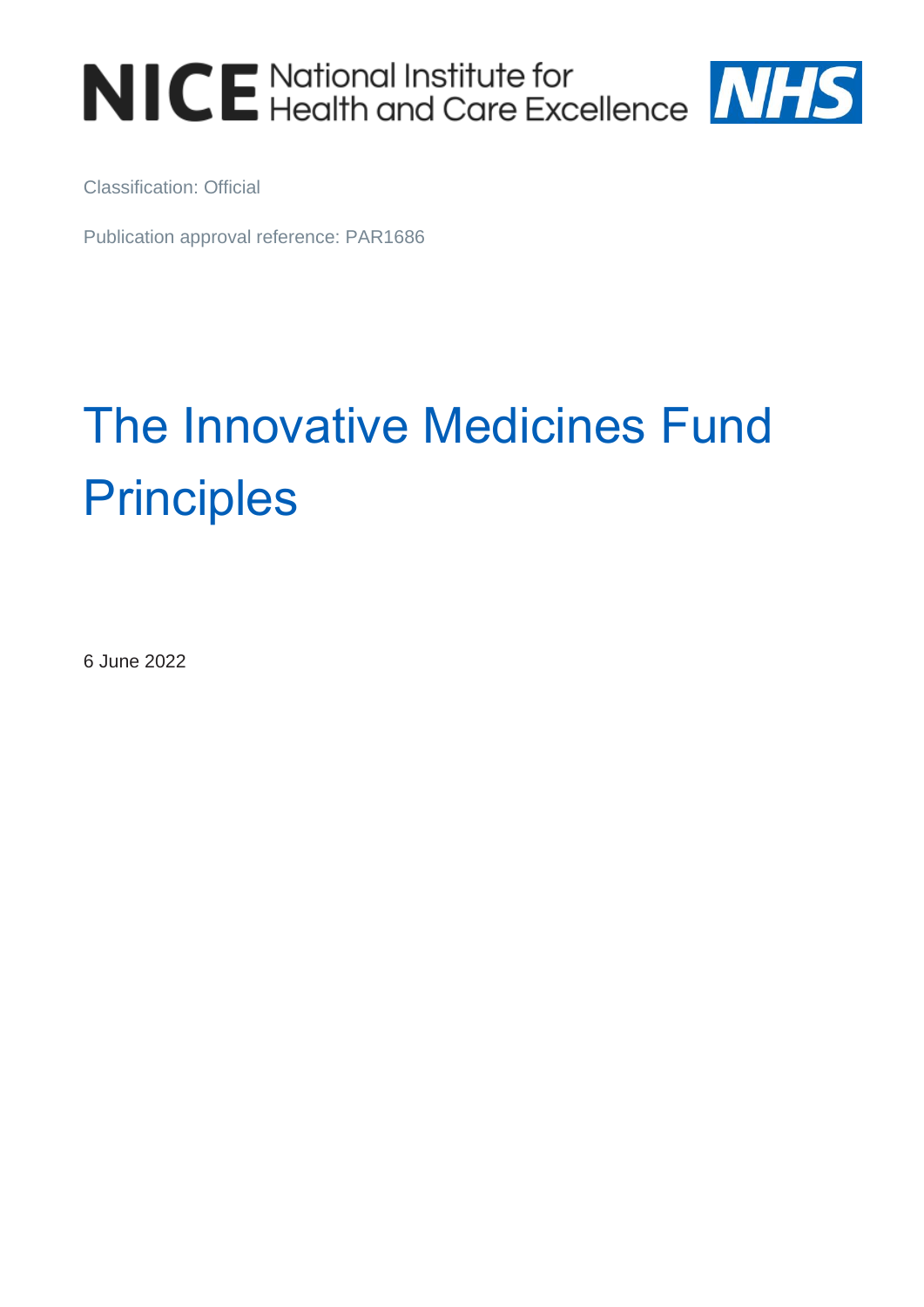# **Contents**

| 2. Introduction to the Innovative Medicines Fund and Managed Access  4 |  |
|------------------------------------------------------------------------|--|
|                                                                        |  |
|                                                                        |  |
|                                                                        |  |
|                                                                        |  |
|                                                                        |  |
|                                                                        |  |
| (e) Exiting the Innovative Medicines Fund and updated NICE guidance16  |  |
|                                                                        |  |
|                                                                        |  |
|                                                                        |  |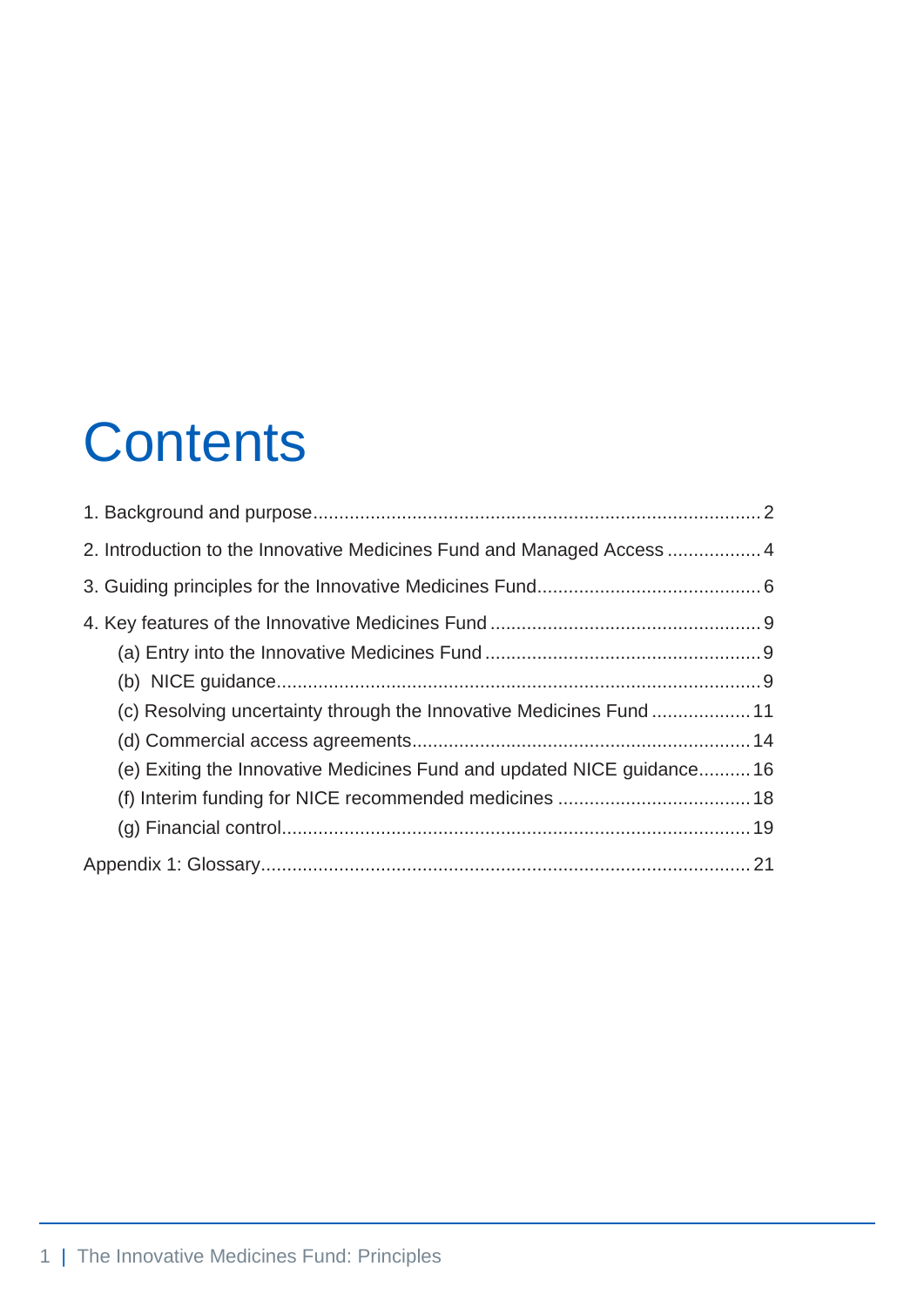## <span id="page-2-0"></span>1. Background and purpose

- 1. This document sets out our guidance and policy approach for the Innovative Medicines Fund, which will operate alongside, and on similar terms to, the [Cancer Drugs Fund \(CDF\).](https://www.england.nhs.uk/cancer/cdf/) Like the CDF, the Innovative Medicines Fund will have a fixed funding envelope of £340 million per annum, creating a total of £680 million of ringfenced NHS England funding for early access to the most promising medicines.
- 2. Since 2016 the CDF has provided earlier, time-limited access to promising new cancer medicines via managed access agreements (MAAs), while further evidence is collected on their clinical and cost-effectiveness. This has benefitted over 80,000 patients who have been able to access 96 CDF funded medicines treating 218 cancers.
- 3. This managed access approach has played a key role in responding to a longstanding challenge in the evaluation of cancer medicines, where the data available to NICE is not always sufficient to make long-term decisions regarding the clinical effectiveness and value for money of new medicines or indications.
- 4. In these situations, the CDF and use of MAAs has meant that NICE can recommend medicines for a limited time while further data is collected to clarify any identified uncertainties. NICE then uses this data to recommend whether or not the medicine should be made routinely available on the NHS.
- 5. A similar challenge faces non-cancer medicine evaluations, particularly those for rare conditions, where limited data, and with that significant uncertainty, would result in negative NICE guidance. While cancer medicines used to dominate NICE's evaluation programme, today there is a more even split between cancer and non-cancer evaluations. In addition, there is a growing pipeline of promising medicines for rare conditions, which offer the potential to improve outcomes and transform the quality of life for patients and their carers.
- 6. The creation of the Innovative Medicines Fund will ensure there is equal potential for cancer and non-cancer patients to benefit from the latest medicines.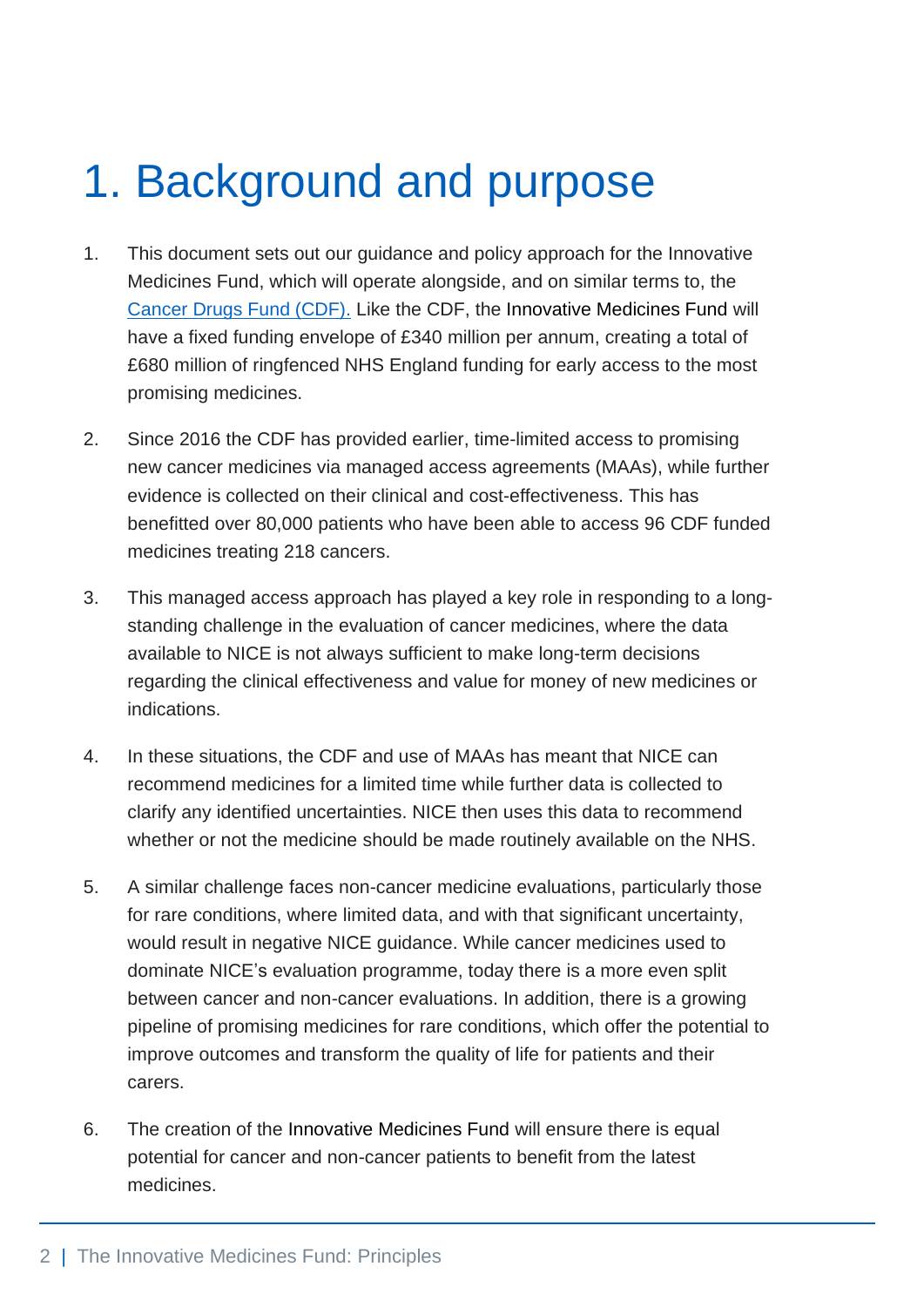- 7. The [Innovative Licensing and Access Pathway \(ILAP\)](https://www.gov.uk/guidance/innovative-licensing-and-access-pathway) will help NICE and NHS England identify potential candidates for the Innovative Medicines Fund and provide an opportunity for multi-agency discussions about further data collection requirements.
- 8. In addition to supporting promising but uncertain medicines, the Innovative Medicines Fund (like the CDF) also presents an opportunity to accelerate the introduction of proven medicines where NICE is able to confidently recommend a medicine for routine use in the NHS.
- 9. **Section 2** of this document introduces the Innovative Medicines Fund and the key features of managed access. **Section 3** gives the principles underpinning it and **Section 4** outlines the key features of the Innovative Medicines Fund, including detail on how the Innovative Medicines Fund will work in practice.
- 10. The Innovative Medicines Fund will amplify the impact of the [increased](https://www.england.nhs.uk/publication/nhs-commercial-framework-for-new-medicines/)  [commercial flexibilities](https://www.england.nhs.uk/publication/nhs-commercial-framework-for-new-medicines/) that NHS England, working in partnership with NICE, can offer to those companies that are willing to price their products realistically and responsibly.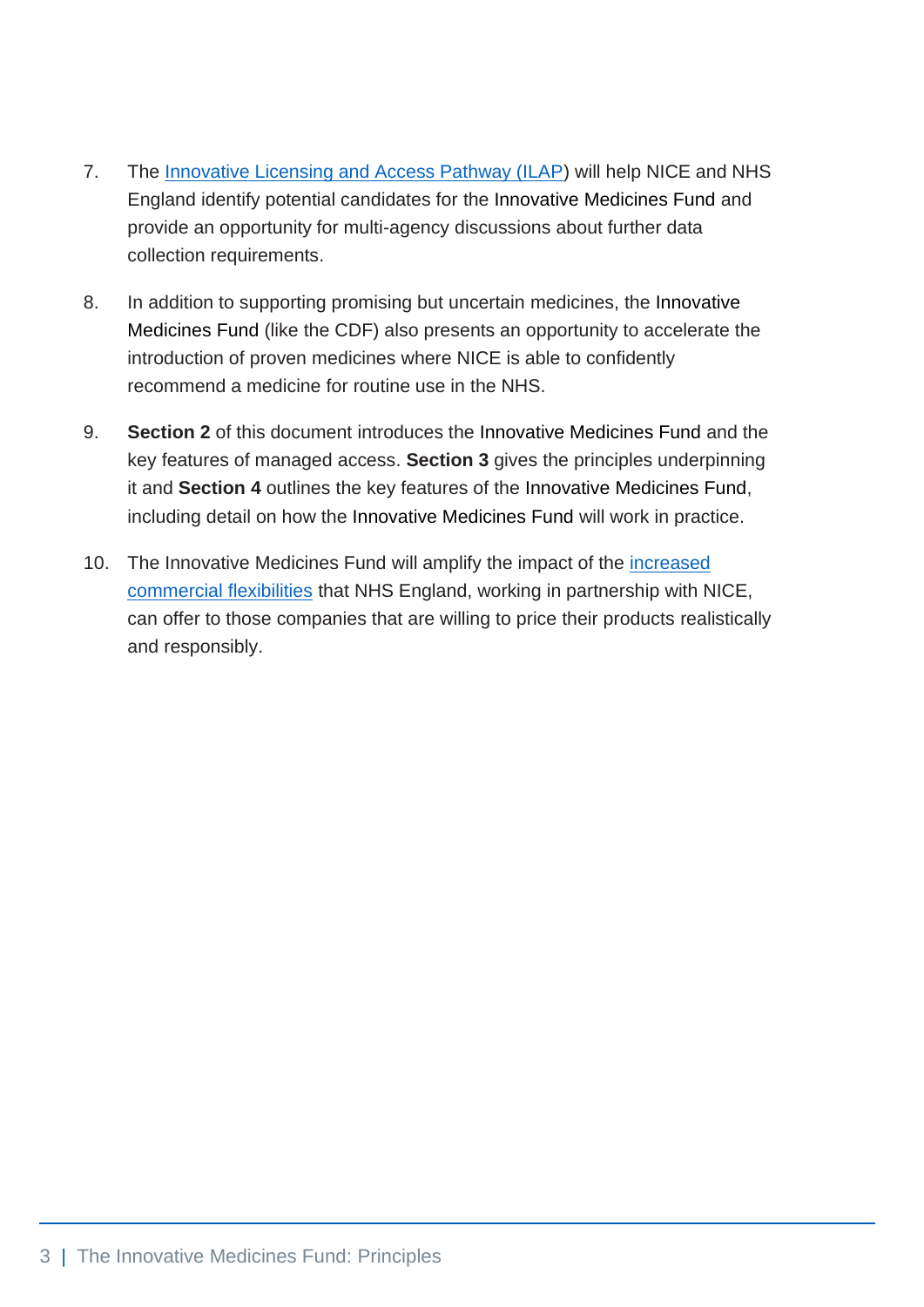### <span id="page-4-0"></span>2. Introduction to the Innovative Medicines Fund and Managed Access

- 11. The fastest way for a medicine to reach NHS patients is for a company to submit evidence of its clinical-and cost-effectiveness through a NICE health technology evaluation (i.e. technology appraisal or highly specialised technologies).
- 12. Where NICE finds the case has not been made for routine use in the NHS because it needs further data to resolve the outstanding uncertainty, the Innovative Medicines Fund, as a managed access fund, has the potential to significantly benefit patients by opening the opportunity for them to access promising new medicines whilst this data is collected.
- 13. The Innovative Medicines Fund will provide a consistent and transparent managed access process for companies offering promising non-cancer medicines at a responsible price.

#### **What is managed access?**

- 14. Managed access is an approach that the NHS takes to ensure patients can access promising but still clinically uncertain medicines, while supplementary data is collected (over a time limited period) to allow more informed decision making about patient access and long-term NHS funding.
- 15. For any medicine NICE recommends with managed access, a MAA is put in place between NHS England and the company. MAAs consist of two parts:
	- a time-limited Data Collection Agreement (DCA) that outlines the data to be collected that should address the evidential uncertainties (as defined by NICE)
	- a Patient Access Scheme and/or a Commercial Access Agreement (CAA) to ensure that the MAA offers value to taxpayers during the managed access period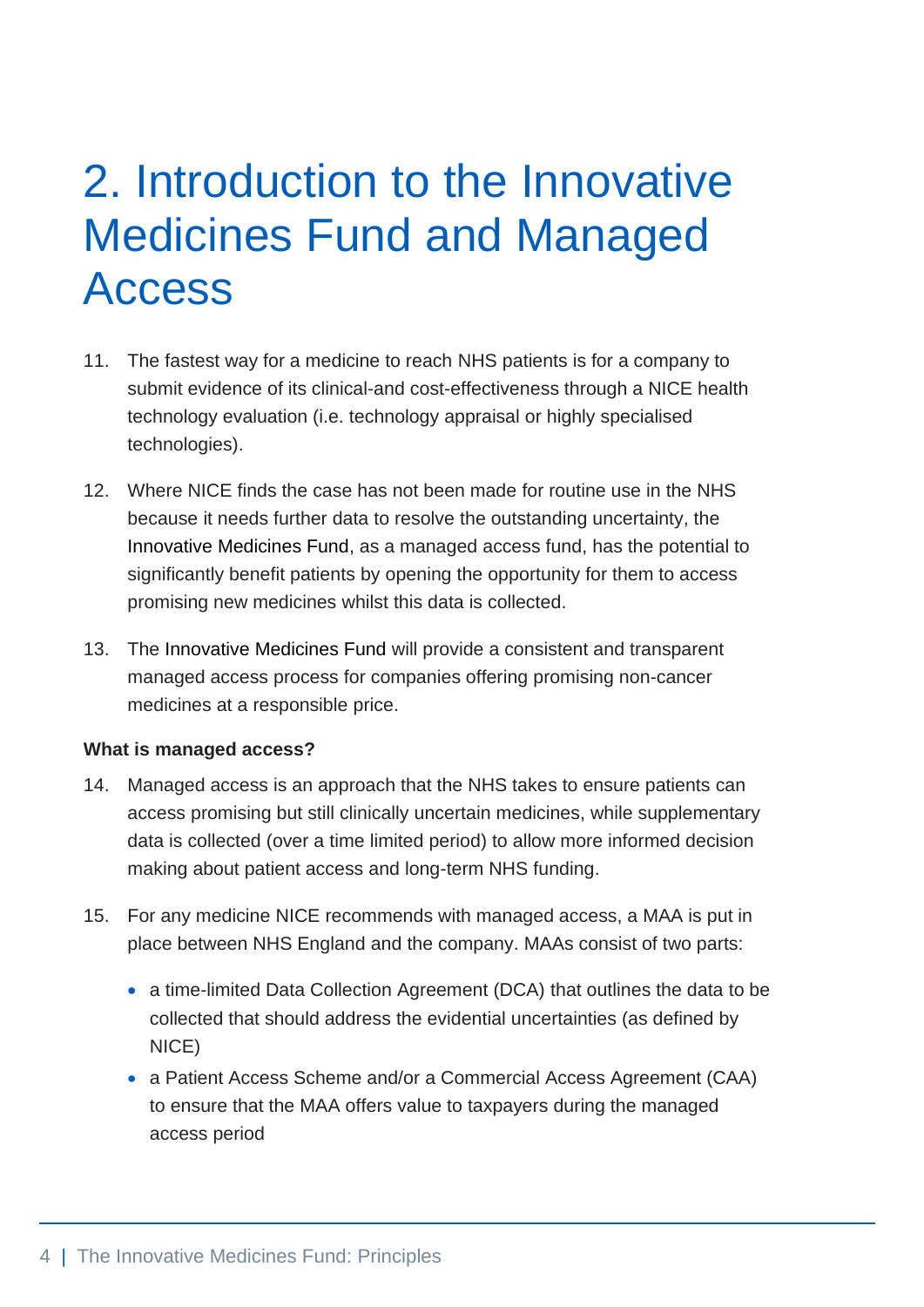- 16. At the end of the data collection period, the data collected, along with any other available and relevant evidence, is submitted to NICE to make the final recommendation on whether the medicine should be routinely available on the NHS.
- 17. The [Commercial Framework for New Medicines](https://www.england.nhs.uk/publication/nhs-commercial-framework-for-new-medicines/) gives more detail on how NHS England work in partnership with NICE and companies on commercial medicines activity to deliver patient access to proven, affordable and transformative medicines in a financially sustainable way.
- 18. NICE has recently published the [NICE health technology evaluations: the](https://www.nice.org.uk/process/pmg36/chapter/introduction-to-health-technology-evaluation)  [manual](https://www.nice.org.uk/process/pmg36/chapter/introduction-to-health-technology-evaluation) (2022) which describes the methods and processes, including expected timescales, that NICE follows when carrying out health technology evaluations. The Innovative Medicines Fund aligns fully to the NICE Manual.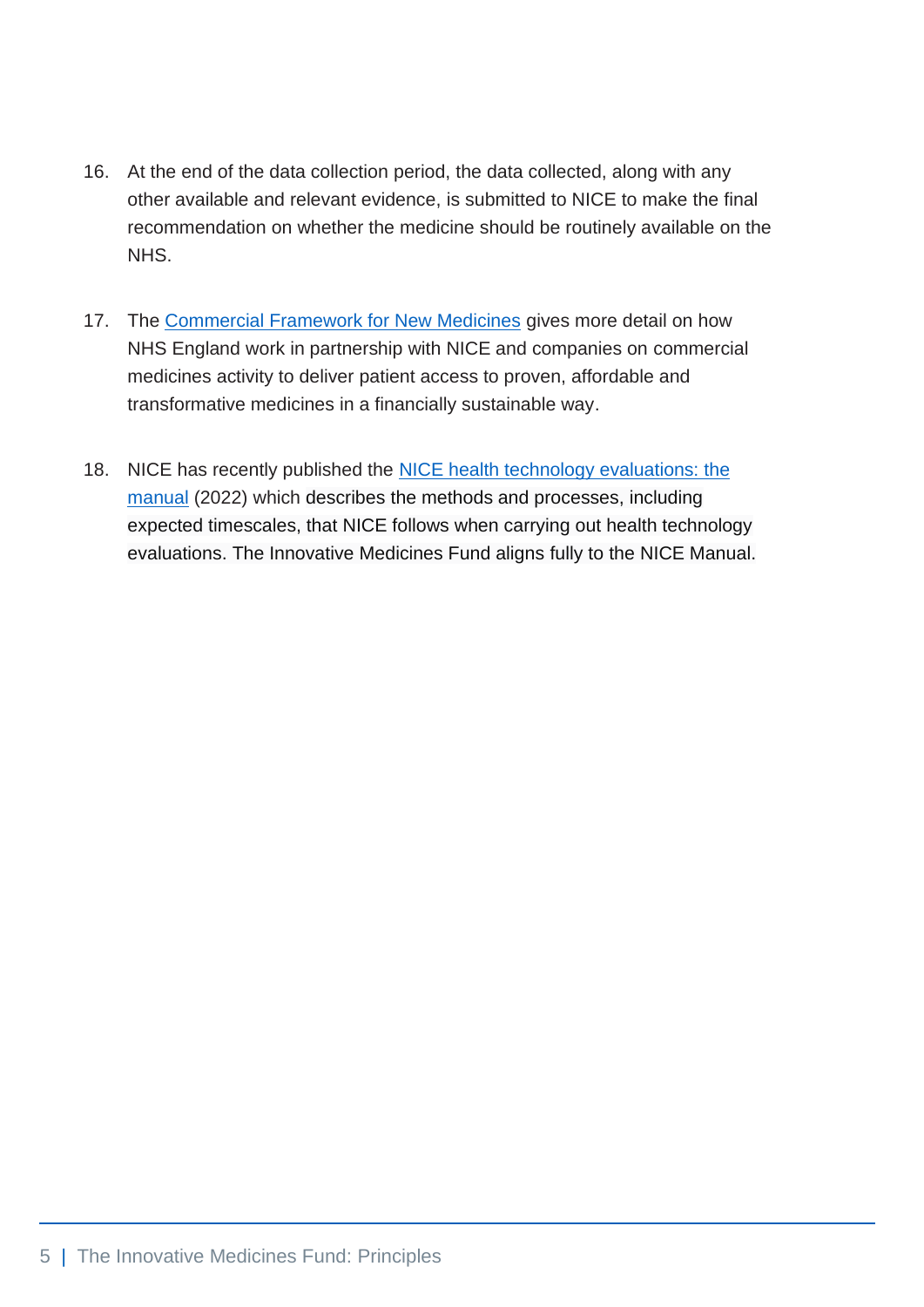### <span id="page-6-0"></span>3. Guiding principles for the Innovative Medicines Fund

- 19. The design of the Innovative Medicines Fund has been informed by NHS England and NICE's experience from the CDF and other commercial and data collection arrangements and via engagement with industry, patient organisations, clinicians, academics and data custodians.
- 20. Our experience has reinforced the importance and relevance of the principles underpinning the CDF that should similarly underpin the Innovative Medicines Fund.
- 21. The principles that will guide the Innovative Medicines Fund are:

**Principle 1: The Innovative Medicines Fund should operate as a managed access fund for non-cancer medicines so that any patient, regardless of their condition, has equal potential opportunity to benefit from promising but uncertain medicines.** The Innovative Medicines Fund will extend the principles of the CDF so that NICE can recommend any promising medicine, for a limited time, while further data is collected to resolve evidential uncertainty. The increasingly even split between cancer and noncancer NICE evaluations reinforces the case for extending managed access beyond cancer to address evidential uncertainty.

**Principle 2: The Innovative Medicines Fund should target the most promising medicines for which there is significant remaining uncertainty around the level of clinical benefit and cost-effectiveness.** Medicines will be suitable if they address a high unmet need; provide significant clinical benefits; represent a step-change in medicine for patients and clinicians; and the new evidence to be generated is considered meaningful and could sufficiently reduce uncertainty.

**Principle 3: Recommendations with managed access should be reserved for medicines that (a) demonstrate plausible potential to be costeffective; and (b) are priced responsibly during the period of managed access, reflecting their uncertain cost effectiveness.** To be recommended with managed access, medicines will both need to demonstrate their potential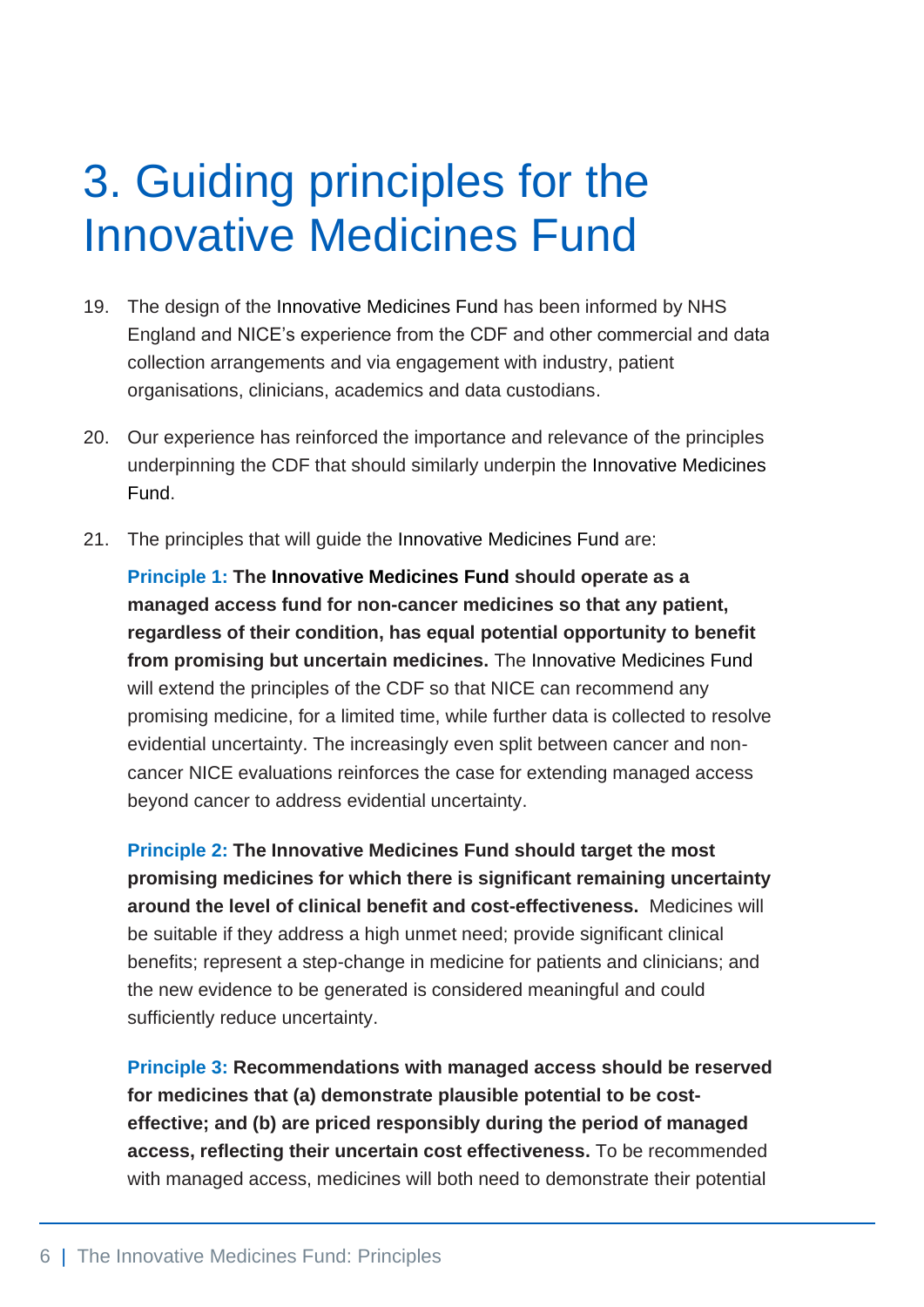to be cost-effective, as determined by NICE, and deliver value for money by being priced responsibly, as determined by NHS England. The price should reflect both the uncertainty as well as the overall burden imposed on the NHS by any data collection arrangements. Those medicines that show greatest certainty of clinical benefit and cost-effectiveness should be valued most highly.

**Principle 4: Managed access should be for the shortest time necessary to collect the data required to resolve any uncertainties identified by NICE.** The purpose of 'managed access' is to resolve significant remaining uncertainty associated with a medicine so that NICE can make a recommendation on routine commissioning in the NHS. Managed access does not displace or replace the need for good quality clinical trials. Any data collection arrangement should generate timely, high-quality data and should be limited to the uncertainties that are required to be addressed during the managed access period, recognising that managing these arrangements is highly resource intensive for all parties. The timeframe should be as short as possible to provide certainty to patients and the NHS and to minimise the burden on all parties. The appropriate timeframe will be considered on a caseby-case basis and will not exceed five years.

**Principle 5: The entire eligible patient population, as determined by NICE, should have the opportunity to access medicines recommended for the Innovative Medicines Fund in the managed access period. <sup>1</sup>** There will be no cap on the number of eligible patients who can access the medicine during the period of managed access.

**Principle 6: All medicines that enter the Innovative Medicines Fund must be re-evaluated by NICE, who will make final recommendations on whether the medicine should be routinely available on the NHS.** In signing up to a MAA companies must commit to fully engage with a NICE guidance update of their medicine at the end of the data collection period. At this time price adjustments may be made, either upwards or downwards, and NICE will make a final decision on whether the medicine should be routinely available on the NHS.

<sup>1</sup> The duration of an MAA, including both the data collection period and the time required for the NICE guidance update.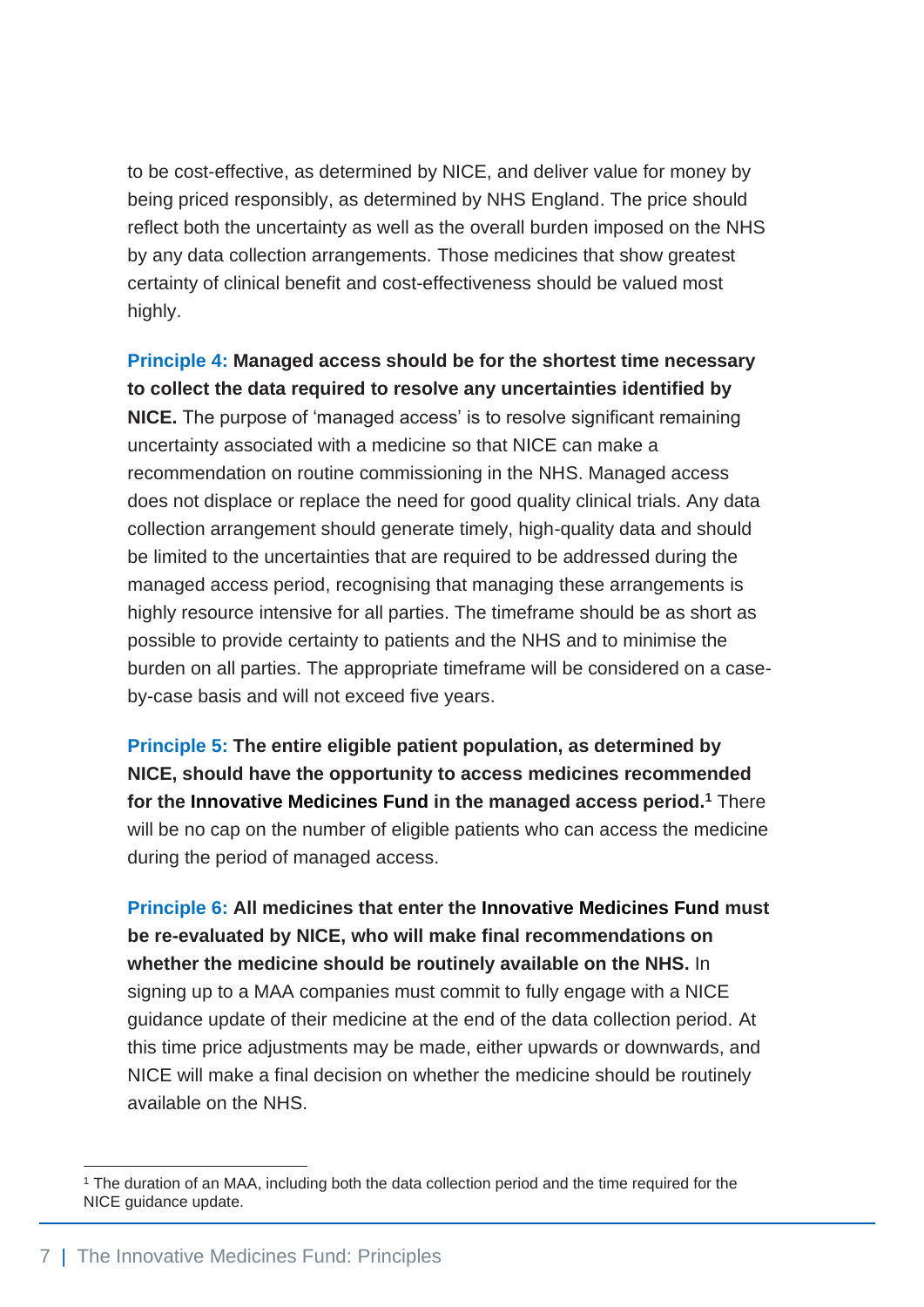**Principle 7: Any patient who starts treatment with an Innovative Medicines Fund recommended medicine during the period of managed access should have the option of continuing that medicine in the event that NICE is unable to recommend its routine use in the NHS at the end of the NICE guidance update.** If a medicine is not recommended for routine commissioning at NICE guidance update, patients who started on treatment during the period of managed access will continue to receive the medicine until such time that the patient and the treating clinician determines it is no longer clinically appropriate. No further funding will be available for medicines that NICE does not recommend for routine commissioning in the NHS. Any patients who were prescribed the medicine when it was in the Innovative Medicines Fund will continue to receive it at the company's cost.

**Principle 8: The Innovative Medicines Fund should never have to close to potential new entrants.** The Innovative Medicines Fund will operate within a fixed budget of £340 million with an expenditure control mechanism (ECM) to ensure that any spend above this is paid back on a proportional basis by all companies receiving funding from the Innovative Medicines Fund. Agreeing to the ECM will be a condition for all companies receiving funding from the Innovative Medicines Fund and will ensure that the Innovative Medicines Fund does not have to close to new entrants.

22. The above principles underpin the primary role of the Innovative Medicines Fund: operating as a managed access fund. In addition to this, the **Innovative Medicines Fund could provide a potential source of funding to support earlier access to certain medicines that NICE is able to recommend for routine use in the NHS**. For further details, including how this mirrors arrangements in place for cancer drugs through established CDF 'interim funding' agreements, see paragraphs 66-71.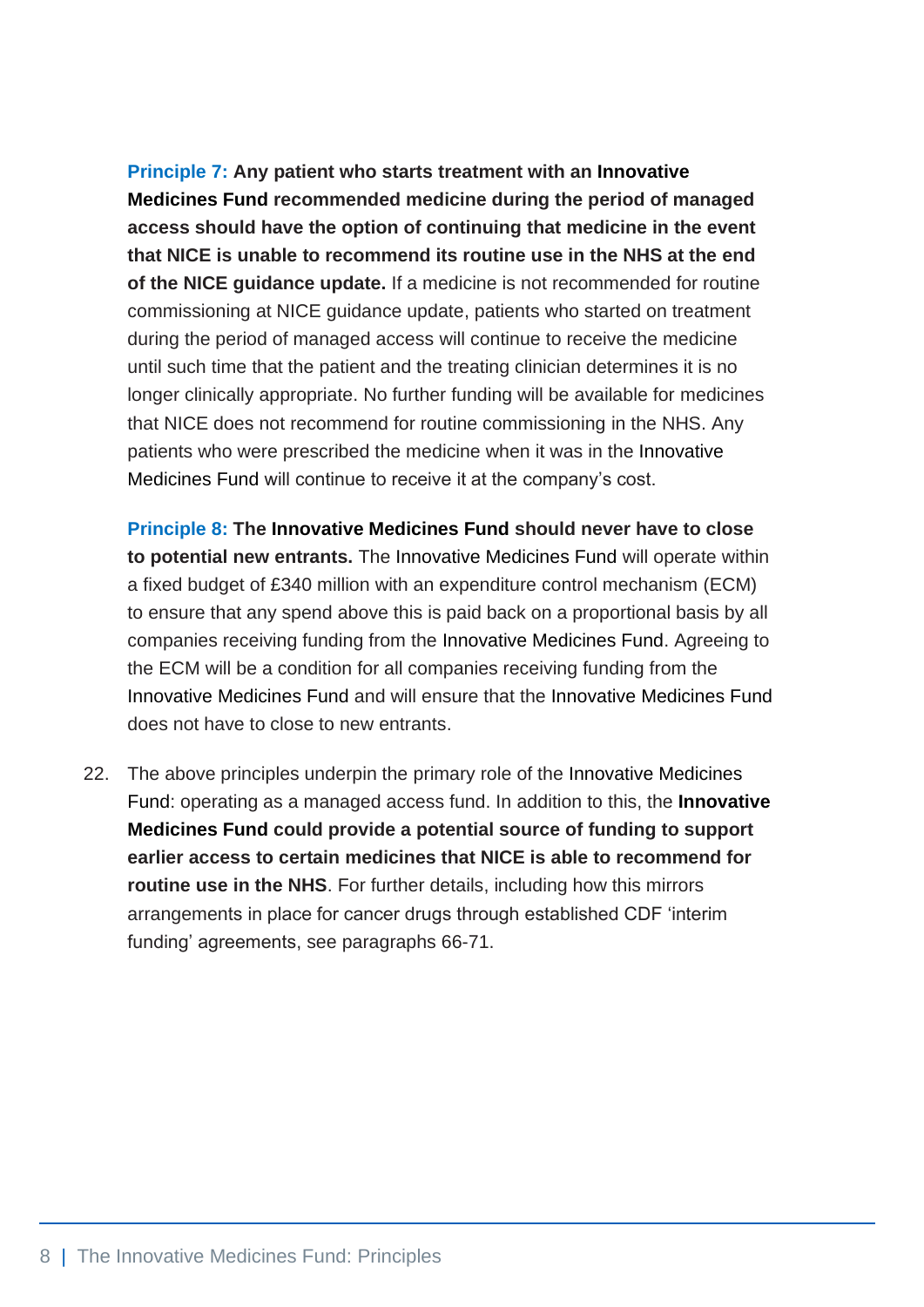### <span id="page-9-0"></span>4. Key features of the Innovative Medicines Fund

23. Since April 2020, NICE has evaluated all new active substances licensed for their first indication and significant new indications, except where there is a clear rationale not to do so. These evaluations follow the standard process described in the [NICE health technology evaluations manual \(](https://www.nice.org.uk/process/pmg36/chapter/introduction-to-health-technology-evaluation)2022). This document should be read in conjunction with the NICE Manual.

#### <span id="page-9-1"></span>**(a) Entry into the Innovative Medicines Fund**

- 24. It is essential that companies engage early so that NICE and the NHS can identify potential candidates for managed access and consider data collection needs and service preparedness as well as opportunities for further evidence generation to be developed. Early engagement activities between NICE, NHS England and companies aim to address potential barriers to patient access and identify, develop and assess the feasibility of opportunities for new prospective data collections, ahead of the NICE evaluation. For the medicine being evaluated, they also provide a chance to identify relevant future comparators in the pipeline.
- 25. Companies interested in managed access must engage early with NICE and demonstrate that their technology is suitable for the Innovative Medicines Fund having considered the following factors:
	- the technology has the potential to address a high unmet need;
	- the technology has the potential to provide significant clinical benefits to patients; or
	- the technology represents a step-change in medicine for patients and clinicians; and
	- the new evidence to be generated is considered meaningful and could sufficiently reduce uncertainty.

#### <span id="page-9-2"></span>**(b) NICE guidance**

26. The NICE Manual outlines the recommendations NICE can make, including: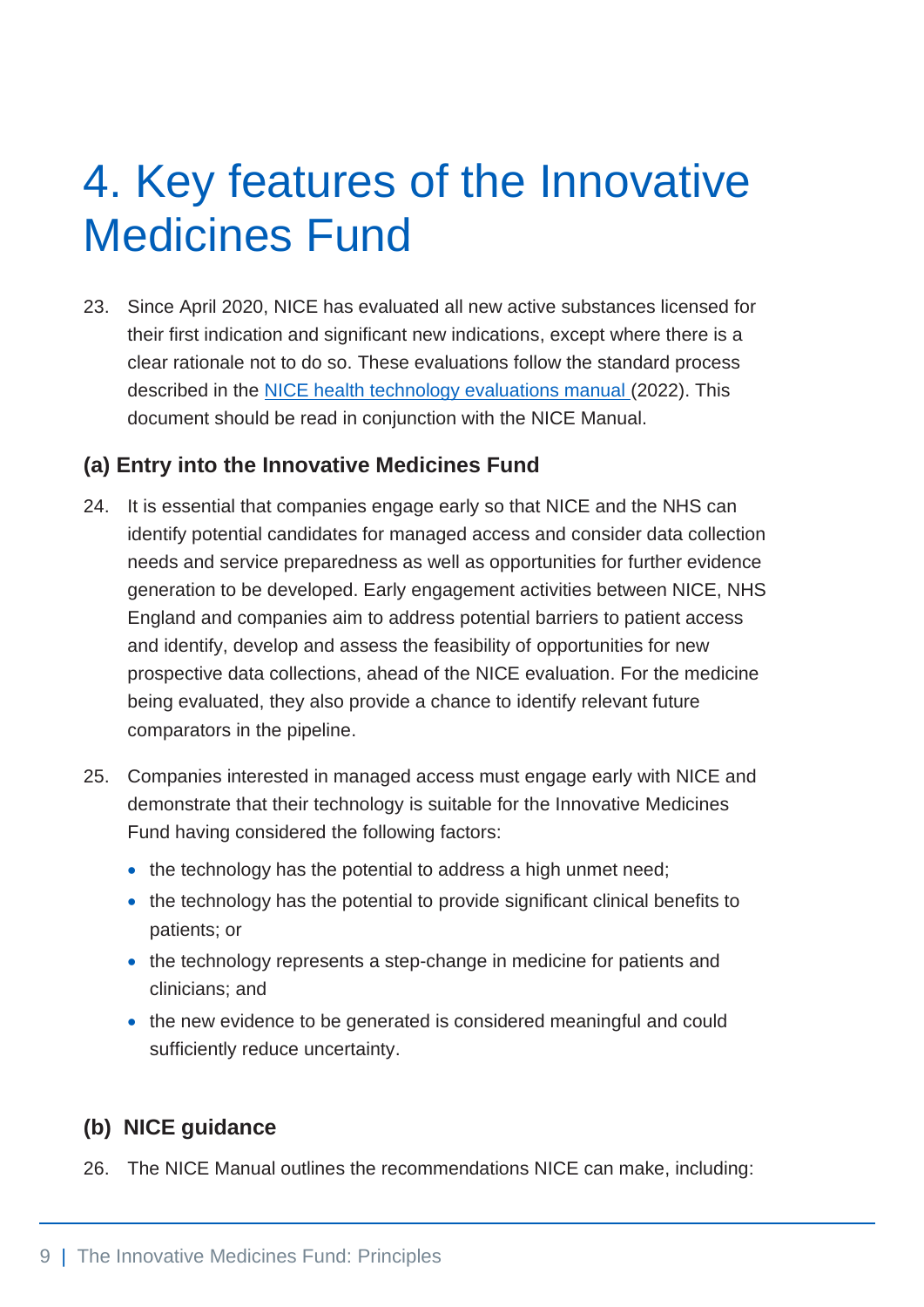- recommended for use
- recommended with managed access 'time limited' access (via the Innovative Medicines Fund or CDF with a MAA)
- case is not supported
- 27. When there is still significant resolvable uncertainty and NICE is not persuaded to make a recommendation for routine use, it can make a recommendation with managed access for further evidence to be gathered subject to a MAA. The committee can consider a recommendation with managed access when:
	- the medicine has not been recommended, it has the plausible potential to be cost effective at the currently agreed price, but the evidence is currently too uncertain, and
	- new evidence that could sufficiently support the case for recommendation is expected from ongoing or planned clinical trials, or could be collected from patients having the medicine in clinical practice, and
	- these data could feasibly be collected within a reasonable timeframe (up to a maximum of five years) without undue burden.
- 28. Medicines that are recommended with managed access through the Innovative Medicines Fund will be made available to all eligible patients under the terms of the MAA. As they are not, at this stage, being recommended for routine use in the NHS patient access is not provided under Section 7 or 8 of the National Institute for Health and Care Excellence (Constitution and Functions) and the Health and Social Care Information Centre (Functions) Regulations 2013.
- 29. A recommendation with managed access is not considered established practice in the NHS because:
	- the committee has found that a recommendation cannot be supported, until further evidence is available
	- the committee has made a recommendation with managed access using a temporary price to mitigate the uncertainty
	- the funding during the evidence generation period for these medicines is made available from dedicated managed access funds, rather than routine NHS funding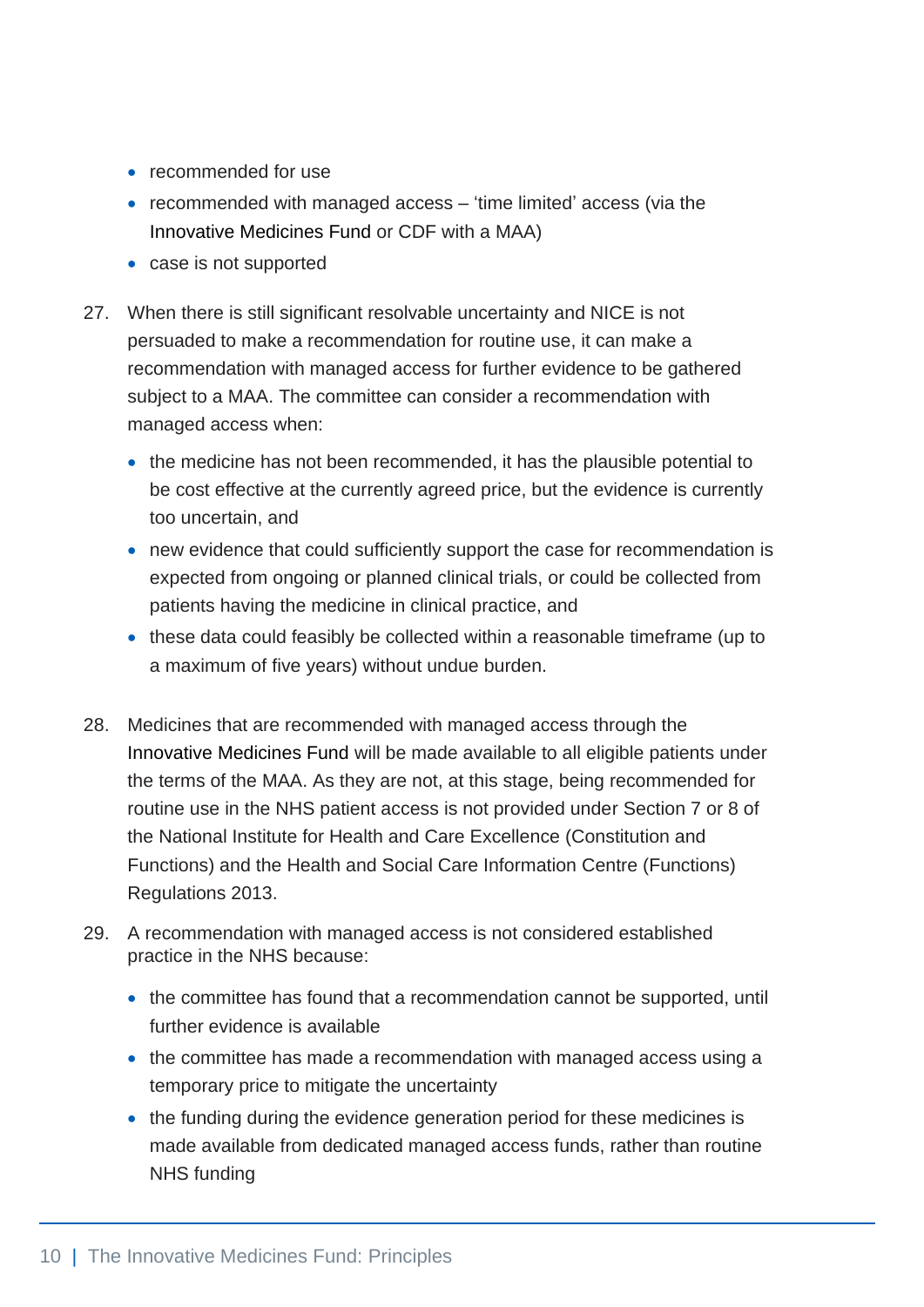- if, once further evidence is available, the committee does not recommend the medicine, the medicine will then not be available in the NHS for people who have not yet had treatment
- although there is plausible potential to satisfy the criteria for a recommendation, the uncertainty in the clinical data (and consequently the cost-effectiveness estimates) was too great to make such a recommendation at the time of the evaluation.

#### <span id="page-11-0"></span>**(c) Resolving uncertainty through the Innovative Medicines Fund**

- 30. A recommendation with managed access is intended to reduce uncertainty about specific evidential issues identified by NICE. When considering whether a medicine is a suitable candidate for the Innovative Medicines Fund, NICE will describe the specific area(s) of uncertainty that are preventing it from recommending the medicine for routine commissioning in the NHS, and the data that could feasibly be collected within a reasonable time to sufficiently resolve these uncertainties. Any data collection for managed access must be feasible to undertake, have a credible chance of addressing the uncertainties and avoid adding undue burden for patients and/or clinicians.
- 31. Data collection requirements will depend on the uncertainties identified. NICE will seek advice from clinicians, patient groups, academics and data custodians to ensure each Data Collection Agreement (DCA) takes account of the considerations from multiple stakeholder perspectives. Depending on the nature of the data collection and required analyses, NICE will work with the company to facilitate the development of an appropriate approach to data collection and analysis, which will be outlined in the DCA.
- 32. Managed access does not displace or replace the need for good quality clinical trials. Data sources that will be used to collect data that sufficiently resolves the identified uncertainty may be ongoing or planned clinical trials, or from patients having the medicine in clinical practice.
- 33. NICE and NHS England acknowledge the value of engaging early with stakeholders such as patient groups and clinicians in harnessing expertise and considering the key challenges and issues that might arise. This engagement is vital to ensure the appropriate design, development and oversight of DCAs and is set out in the NICE Manual.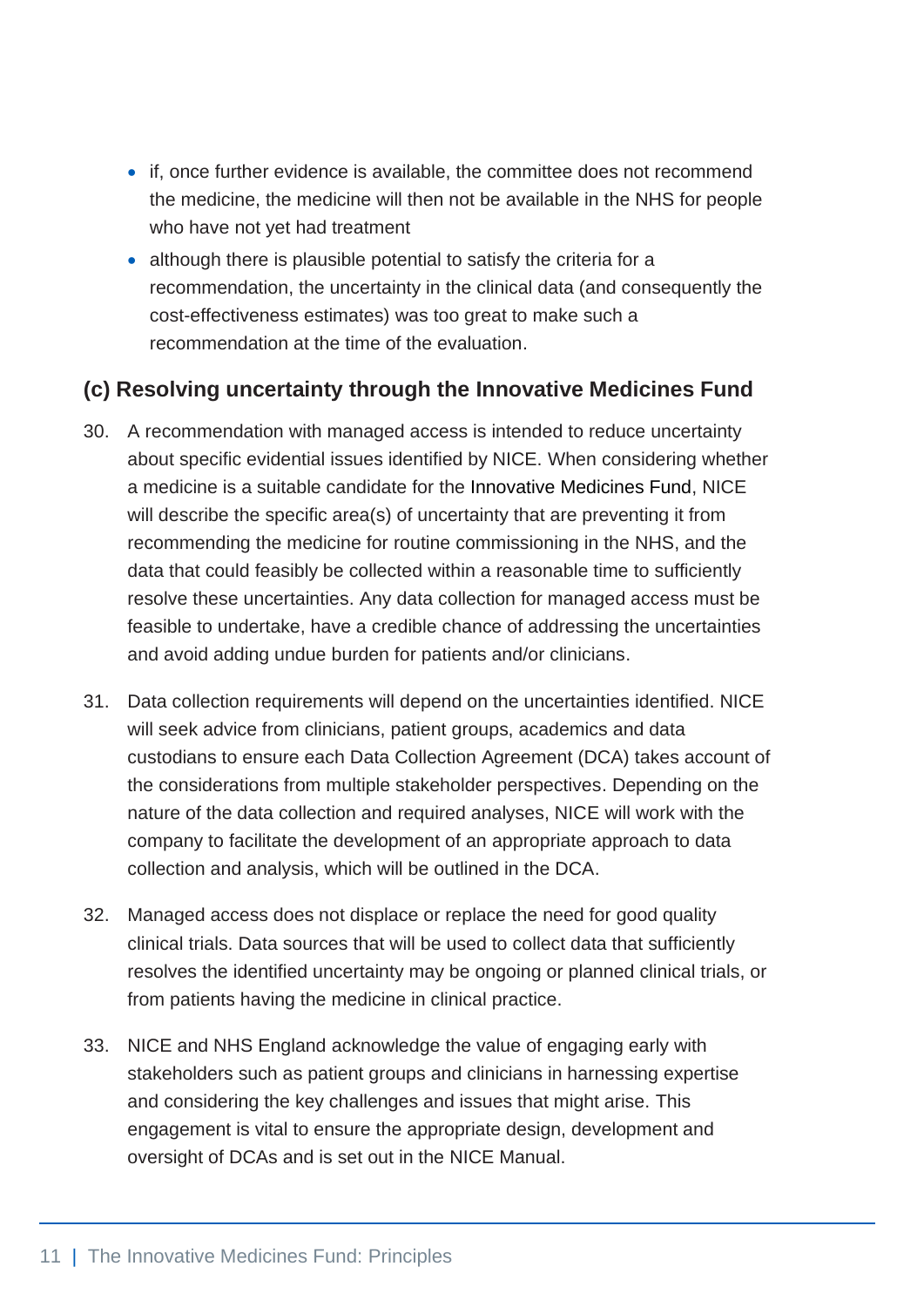- 34. Advice from NICE will inform the duration of the DCA. The duration will:
	- be considered on a case-by-case basis
	- be as short as necessary to address the identified uncertainties
	- include review points to check progress
	- cover the data collection period<sup>2</sup> (up to a maximum of five years) plus the time NICE requires to update the guidance.
- 35. NICE will be responsible for:
	- Identifying the uncertainties that are impacting their decision-making
	- facilitating the development of the DCA
	- supporting all stakeholders to understand and to fulfil their roles according to the DCA
	- co-ordinating activity for stakeholders involved in data collection to ensure they are proceeding as planned to generate the additional evidence for the NICE guidance update
	- providing information to all stakeholders about the guidance update process, following a period of managed access in the Innovative Medicines Fund
	- updating the guidance following a period of managed access in the Innovative Medicines Fund.
- 36. Companies will be responsible for:
	- paying the costs of data collection, validation and analysis
	- commissioning the development of a data/statistical analysis plan to ensure methods and analytical outputs are clearly outlined and agreed within six months of the start of the MAA
	- keeping NICE informed of any anticipated changes to the time required for data collection
	- engaging fully with the NICE guidance update at the end of the data collection period
	- covering the continuing treatment costs for any patients benefitting from the medicine who were prescribed the medicine when it was in Innovative

<sup>2</sup> The time specified in the DCA for data collection and analytical outputs to be developed.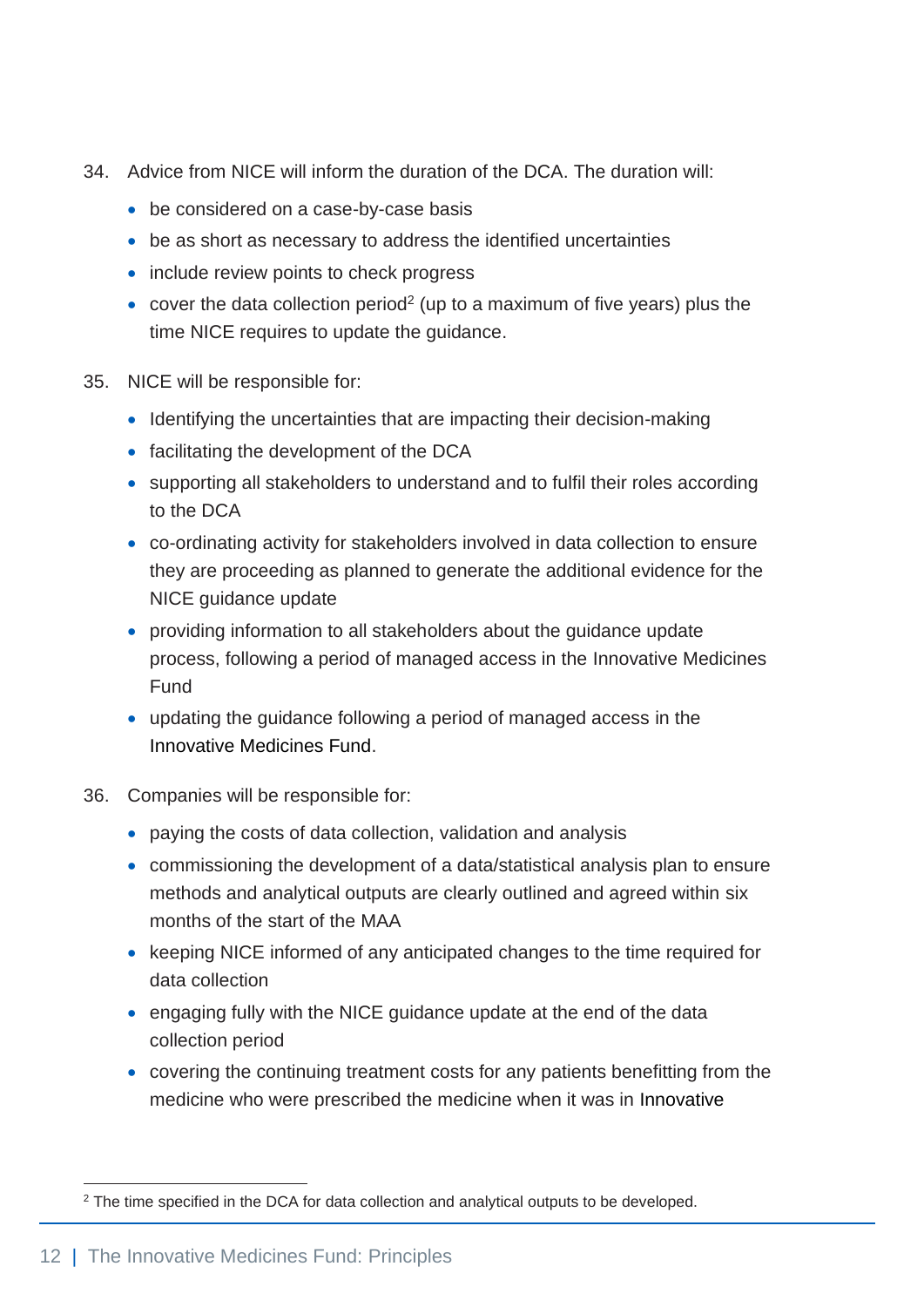Medicines Fund if NICE finds that the case has not been made to recommend routine use in the NHS at the point of NICE guidance update.

- 37. NHS England will be responsible for:
	- operating the fund
	- commissioning treatments via the Innovative Medicines Fund
	- facilitating real world data collection by NHS providers
	- making submissions during the NICE evaluation process
	- highlighting potential criteria for patient eligibility, and;
	- jointly (with NICE) assessing the burden on clinicians, patients and the service to ensure each MAA is a proportionate response to the resolvable uncertainties.

Ongoing clinical trials may be the primary source of data, where they are collecting data that could address the uncertainties identified. Data collected in clinical practice may be collected alongside an ongoing clinical trial to supplement trial data or to address specific identified uncertainties.

- 38. The DCA will be reviewed and incorporated into the MAA once approved.
- 39. While a medicine is in the Innovative Medicines Fund, data will be collected as per the DCA.
- 40. Five years is the maximum duration of the data collection period for managed access in the Innovative Medicines Fund. It has been established as a proportionate period to allow evidence from ongoing clinical trials and real world data collection to mature whilst the NHS pays for an uncertain treatment. The managed access period should be completed in the shortest time possible to reduce burden on patients, their carers and the NHS.
- 41. The DCA will include a requirement for the company to make a new evidence submission to NICE at the end of the data collection period. The duration of the MAA will allow sufficient time to complete a NICE guidance update using the new data and any other evidence that is available. The NICE process and methods in place when the company is invited to participate in the guidance update will be used.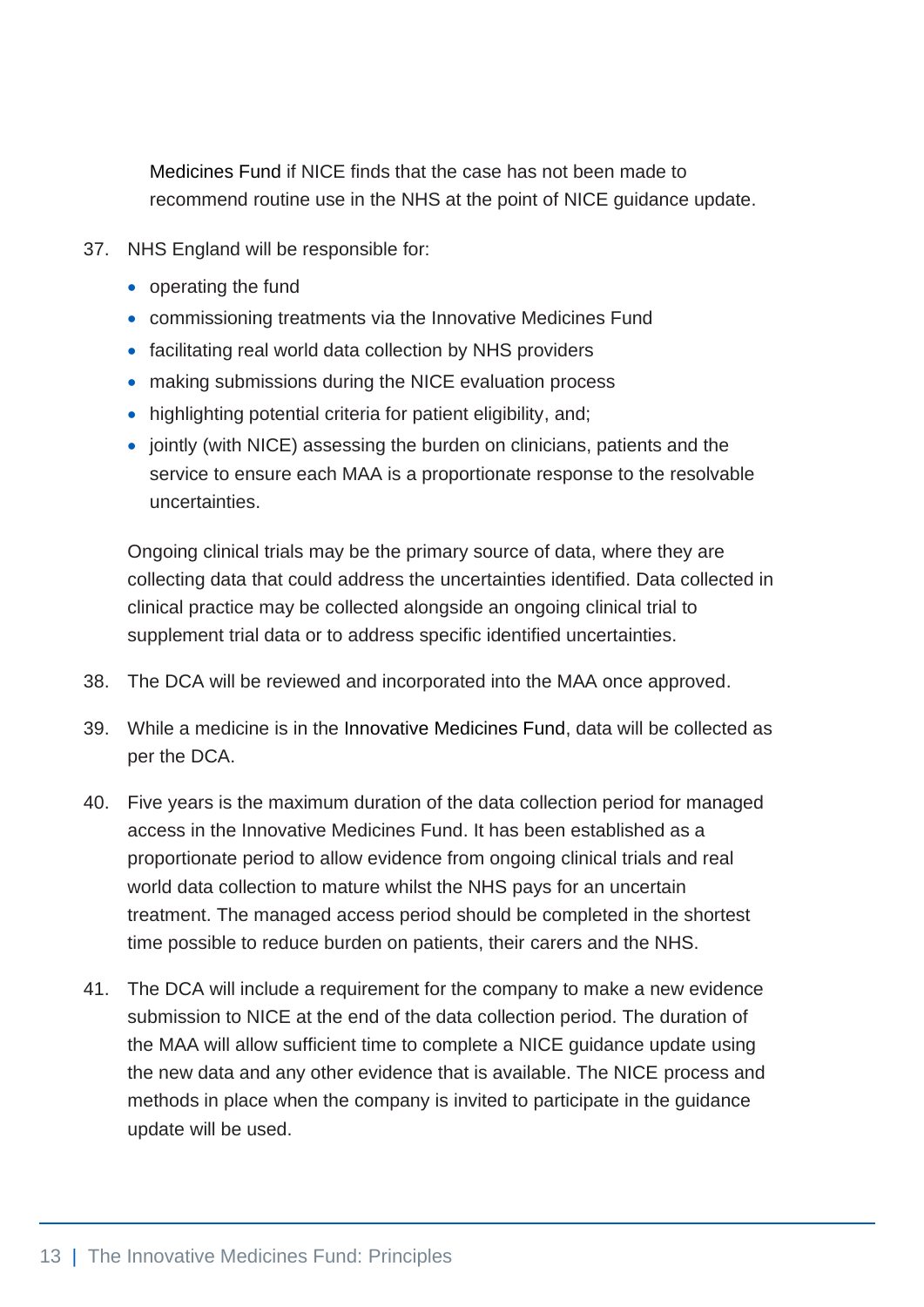- 42. NICE will co-ordinate arrangements, through a Managed Access Oversight Group, to maintain a regular overview of each DCA with stakeholders. The Oversight Group will have representation from NHS England, data custodians, the company, clinicians and patient groups (as required). Arrangements may include an interim review of a DCA at a prescribed time point to confirm that the data collection is on track and delivering the analytical outputs required for the NICE guidance update. Several systems in the NHS will support this process, e.g. electronic prescribing and NHS England's High Cost and Cancer Drug Prior Approval System (Blueteq™). These processes are described more fully in the [NICE Manual.](https://www.nice.org.uk/process/pmg36/chapter/introduction-to-health-technology-evaluation)
- 43. Key to the success of managed access agreements is effective data collection and subsequent analysis to address identified uncertainties. Therefore, NHS England will ensure that all NHS providers responsible for submitting data are able to do so.

#### <span id="page-14-0"></span>**(d) Commercial access agreements**

- 44. A recommendation with managed access via the Innovative Medicines Fund will trigger the need for a commercial conversation with NHS England to agree a commercial access agreement (CAA) (although, ideally, commercial conversations will have already begun). The CAA will form part of the MAA and determine the level of reimbursement to manage the cost of a medicine to the NHS in a sustainable and financially sound way during the managed access period. This will be a confidential agreement between NHS England and the company.
- 45. The Innovative Medicines Fund CAA will determine the level of reimbursement during the managed access period. This will be a confidential agreement between NHS England and the company, with input from NICE, and will be considered on a case-by-case basis. The level of reimbursement within the CAA reflects the decision uncertainty, and, as a minimum, the company will need to present an offer that brings the range of plausible cost effectiveness estimates as determined by NICE to below the relevant cost effectiveness threshold (i.e. £20k-£30k per QALY for a technology appraisal or £100k per QALY for a highly specialised technology, taking account of any applicable QALY weightings). Greater commercial flexibilities will be reserved for products that offer greater value and potential health gain to the health service.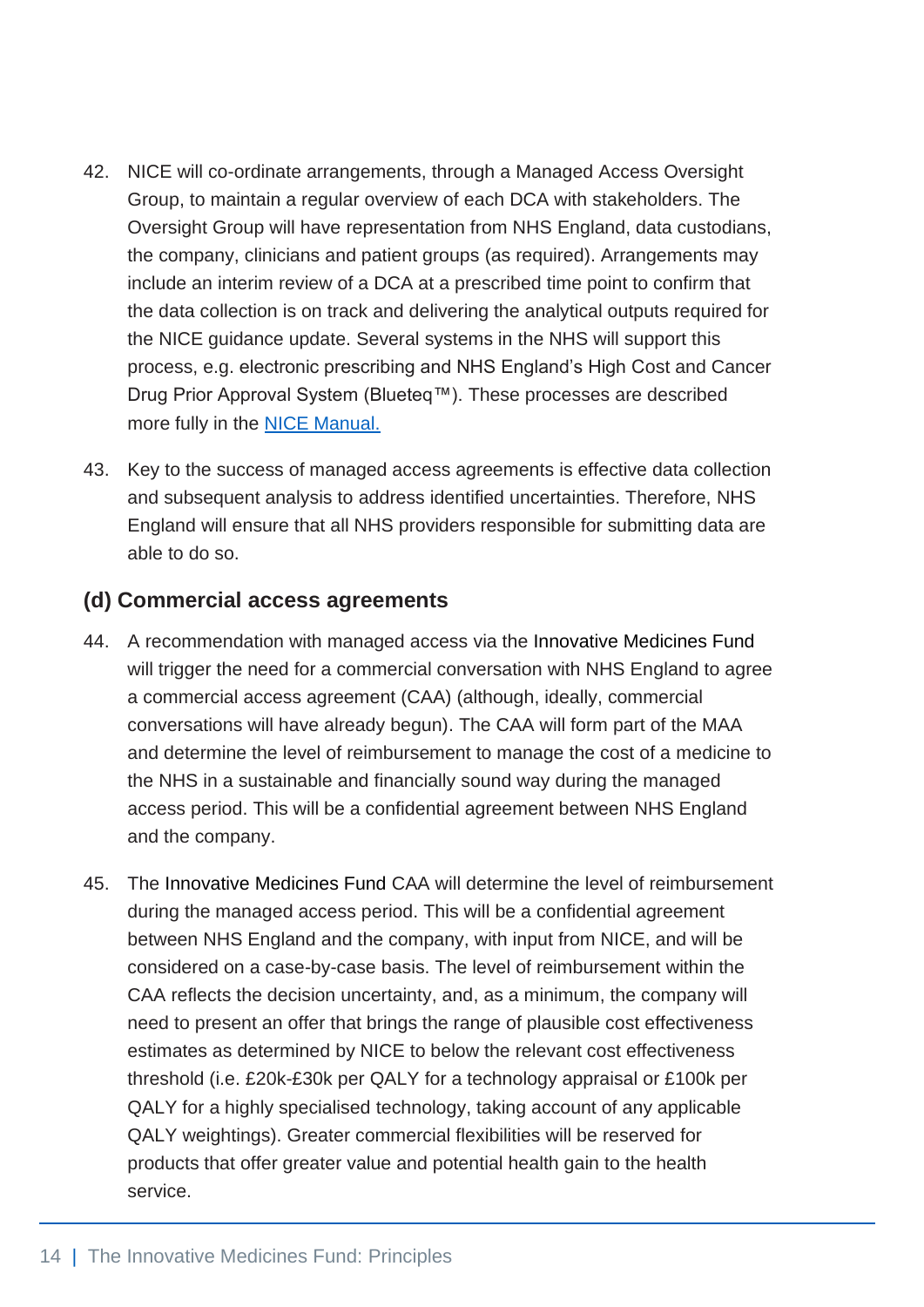- 46. Each CAA will be considered on a case-by-case basis, to support the inclusion of medicines in the Innovative Medicines Fund and facilitate patient access and is subject to the company and NHS England agreeing a CAA that ensures the medicine provides value to taxpayers during the managed access period.
- 47. A NICE recommendation for managed access use in the Innovative Medicines Fund is a conditional recommendation, and patient access to the medicine is therefore funded by the Innovative Medicines Fund. The NICE guidance update will provide a final recommendation concerning the future use of the medicine in the NHS, and this may not be routine use. Each MAA will include safeguards to ensure any eligible patients who have started an Innovative Medicines Fund recommended medicine have the option to continue that medicine in the event that NICE does not recommend it for routine use in the NHS.
- 48. Each MAA, must have both components (the CAA and DCA) agreed to and signed by the relevant parties prior to publication of the draft final guidance by NICE.
- 49. All eligible patients will have access to medicines NICE recommends for managed access use in the Innovative Medicines Fund.
- 50. If the company does not propose an acceptable CAA within the timelines set out in the [NICE Manual,](https://www.nice.org.uk/process/pmg36/chapter/introduction-to-health-technology-evaluation) the medicine will not enter the Innovative Medicines Fund and not be available to patients. In that situation, NICE will be making a recommendation that the medicine should not be routinely commissioned in the NHS because the case for adoption is not supported. If the company offers a new reimbursement proposal after the Draft Final Guidance is published, NICE may reconsider the medicine as part of a new evaluation, subject to NICE charging associated with a new evaluation.
- 51. To be approved any CAA must be operationally manageable for the NHS, without unduly complex monitoring, disproportionate additional costs and bureaucracy, and it must allow the ECM to be applied fairly. Any burden for the NHS should be proportionate to the benefits of the managed access approach taken in the Innovative Medicines Fund for the NHS and patients.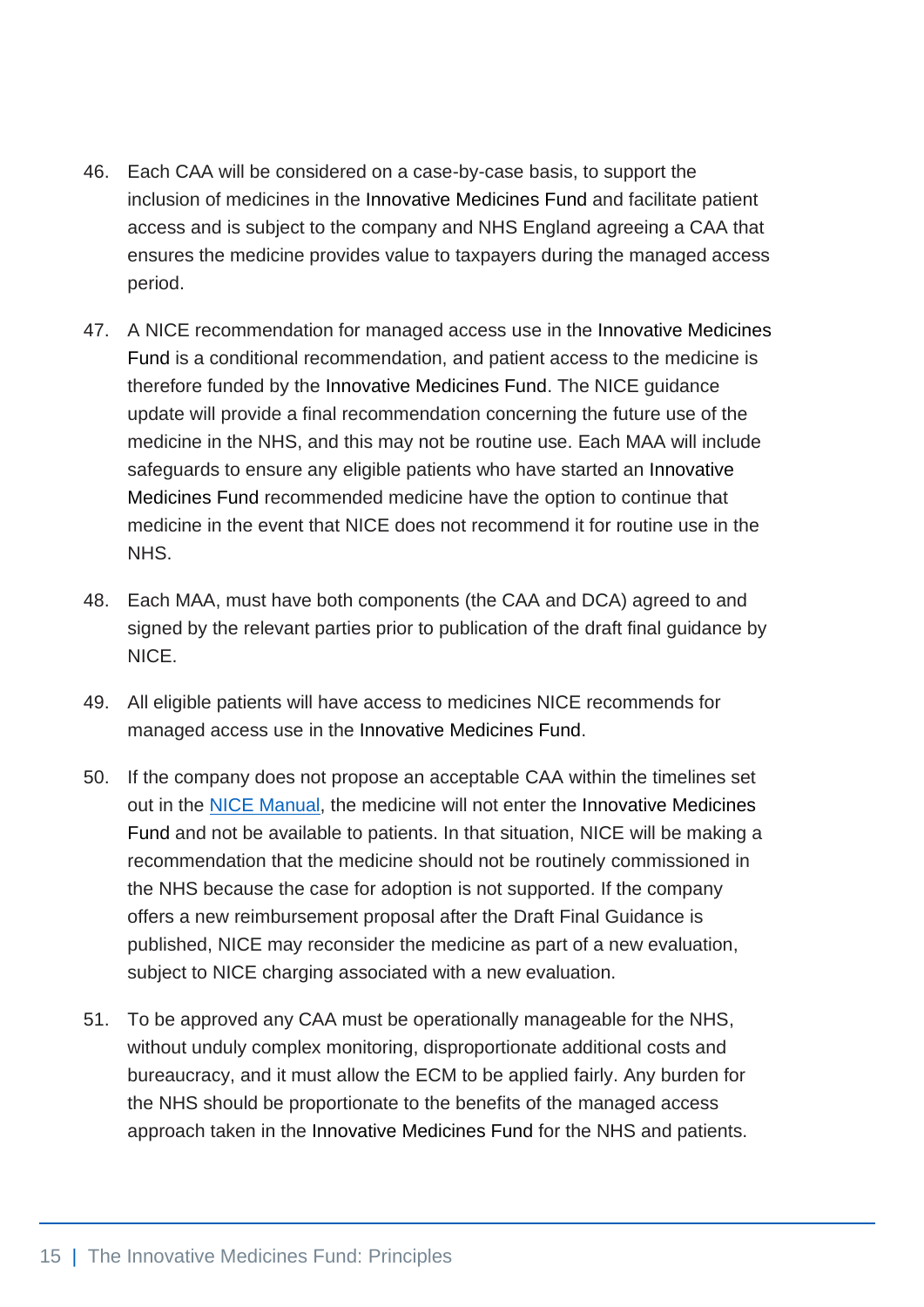52. A Budget Impact Test (BIT) assessment will not apply to any part of a patient population for a medicine recommended with managed access use in the Innovative Medicines Fund but will be applied at the point of NICE guidance update.

#### <span id="page-16-0"></span>**(e) Exiting the Innovative Medicines Fund and updated NICE guidance**

- 53. All medicines recommended with managed access in the Innovative Medicines Fund will be subject to a NICE guidance update at the end of the data collection period. The guidance update will be undertaken according to the NICE process and methods in place at the time of the invitation to participate, and will be subject to the associated NICE charges.
- 54. The company must fully engage with a NICE guidance update and provide a further evidence submission, including an updated proposed price, to support a NICE guidance update following a period of managed access. The company must fully engage with a NICE guidance update as detailed in the NICE manual. If a company fails to do this, NICE will withdraw the guidance.
- 55. A medicine will begin the process of exiting the Innovative Medicines Fund at the end of the data collection period specified in the DCA or the time limit of a maximum of five years data collection is reached, whichever is sooner. NICE will schedule the guidance update to coincide with the end of the data collection period. Patients will continue to have access to the medicine and new patients may start on this while the NICE guidance update is ongoing.
- 56. NICE and NHS England will have a single process for MAA exits, one which will take account of changes in clinical pathways, new evidence and commercial options following a period of managed access. The NICE guidance update will look at all the available evidence afresh: it will not continue the original evaluation, rather reconsider the case for adoption. The NICE guidance update will consider all relevant evidence – including any evidence submitted during the original evaluation, new evidence that has become available and the new data collected, along with a new price proposal from the company. At this time price adjustments to the medicine may be made, either upwards or downwards, and NICE will make a final recommendation for routine use in the NHS, or not.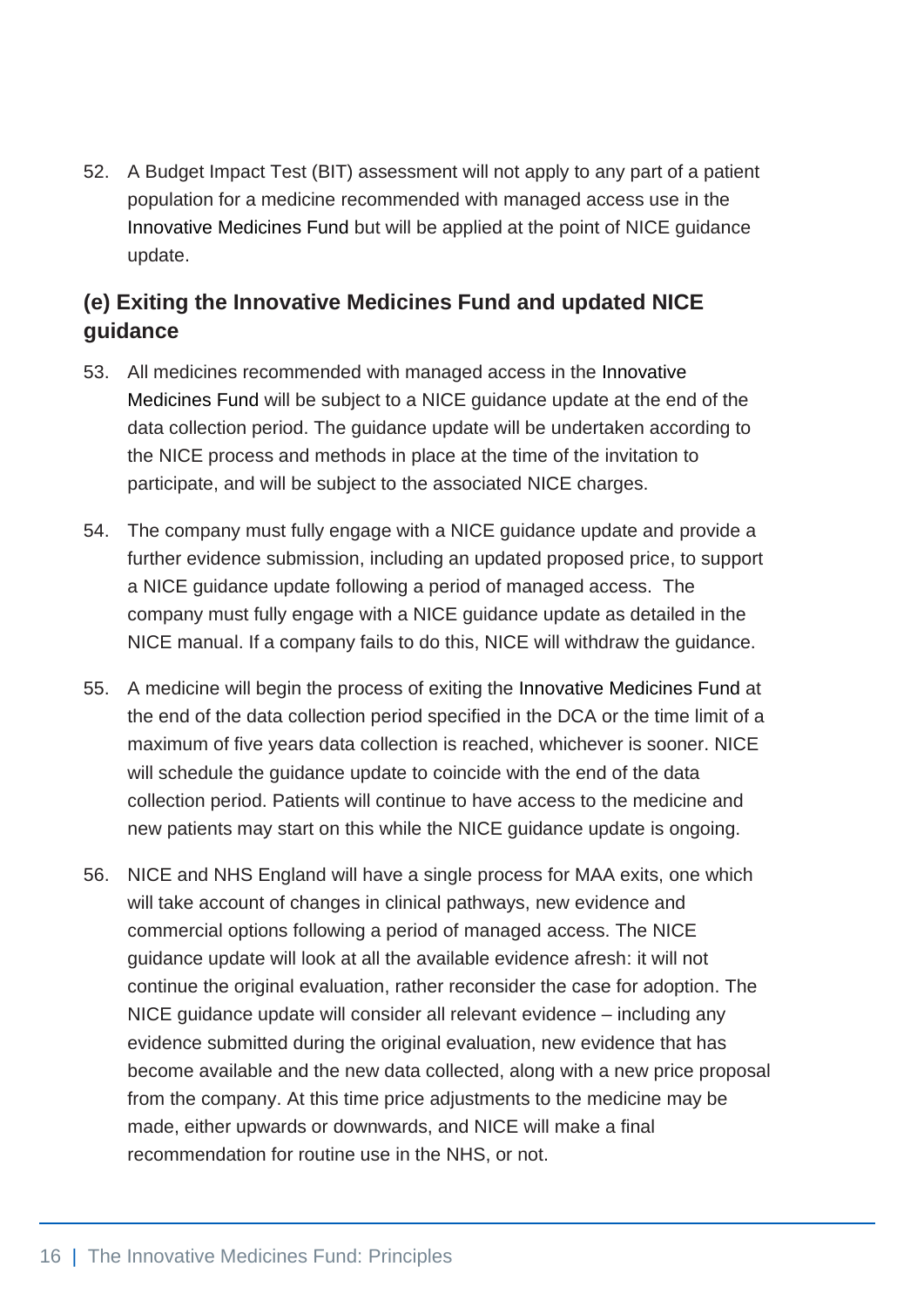- 57. If, following a NICE guidance update, NICE recommends a medicine for routine use in the NHS, the medicine may benefit from Innovative Medicines Fund funding from the time the positive draft recommendation (which is subject to the ECM) is published, at the price that generated the recommendation (see paragraphs 59-64).
- 58. If, following a NICE guidance update, an Innovative Medicines Fund medicine is:
	- a. **Recommended:** it will transfer to routine commissioning within 90 days of final guidance publication (or within 30 days for medicines with an Early Access to Medicines Scheme [EAMS] designation).
	- b. **Recommended in specific circumstances (i.e. optimised):** it will transfer to routine use for the eligible patient population, within 90 days of final guidance publication (or within 30 days for medicines with EAMS designation). For the patient population not covered by the NICE recommendation, see paragraph c (below)
	- c. **Not recommended for use:** no further funding will be available for new patients to be prescribed the medicine from the date of final guidance publication, because it has not been recommended as a clinical and costeffective medicine for the NHS to use. Any patients who have been prescribed the medicine during the time the medicine was in the Innovative Medicines Fund will continue to receive the medicine at the company's cost until the patient and the treating clinician deems it appropriate to discontinue treatment and/or they meet a medicine stopping criteria (in line with NHS treatment continuation policies or company-sponsored free of charge schemes).
- 59. The MAA will clearly define the exit strategy, balance risks and take account of NHS treatment continuation policies, to give clarity to clinicians, patients and their carers, commissioners and the company should NICE not recommend any medicine for routine use following NICE guidance update.
- 60. It is possible, when exiting the Innovative Medicines Fund, for the cost of the product to increase or decrease, depending on the NICE evaluation of costeffectiveness at the point of guidance update.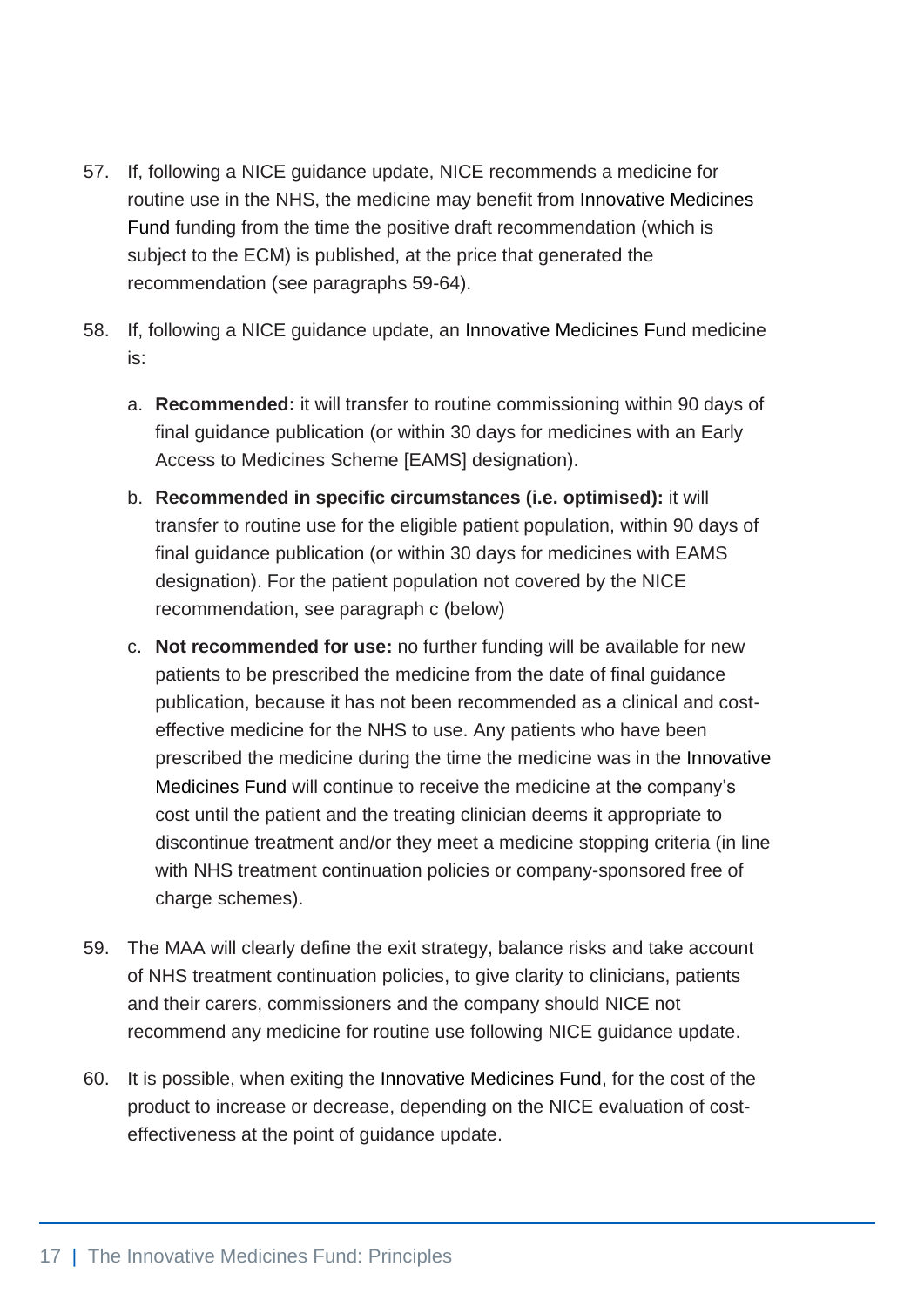- 61. The final price will apply to both existing and new patients from the point of the guidance update. The NHS in England will continue to adopt uniform pricing by medicine; it does not operate blended pricing or pricing by indication.
- 62. A medicine that NICE recommends for routine use in the NHS, following a period of managed access, will be subject to a BIT assessment as per the [NICE Manual](https://www.nice.org.uk/process/pmg36/chapter/introduction-to-health-technology-evaluation) before it can be routinely used in the NHS.
- 63. A condition of entry into a MAA is that the company will be required to engage fully with the NICE evaluation process and methods.
- 64. Even if a company withdraws from the MAA or decides not to proceed with the NICE guidance update, it will be required to participate in an engagement event with all stakeholders and provide information about the reasons for not proceeding with the guidance update, including information about the available evidence. The outcome of this process will be published on the NICE website.
- 65. In signing up to a MAA, all companies are accepting that at the end of the data collection period, NICE will update the guidance for the medicine, using the methods and process that are in place at the time they were invited to participate in the guidance update. NICE will make a final recommendation for routine use in the NHS, or not. There will be no opportunity for NICE to make a further recommendation with managed access in the Innovative Medicines Fund.

#### <span id="page-18-0"></span>**(f) Interim funding for NICE recommended medicines**

66. The primary function of the Innovative Medicines Fund is to operate as a managed access fund while evidential uncertainty is resolved in medicines that otherwise show significant clinical promise. In addition, the Innovative Medicines Fund could provide a discretionary source of early funding for certain medicines that NICE can recommend for routine commissioning in the NHS from the point of marketing authorisation. Legislation requires the funding of NICE approved medicines within 90 days of final guidance being published. However, under these arrangements, funding could be brought forward by up to five months, starting at the point NICE issues a draft positive final guidance.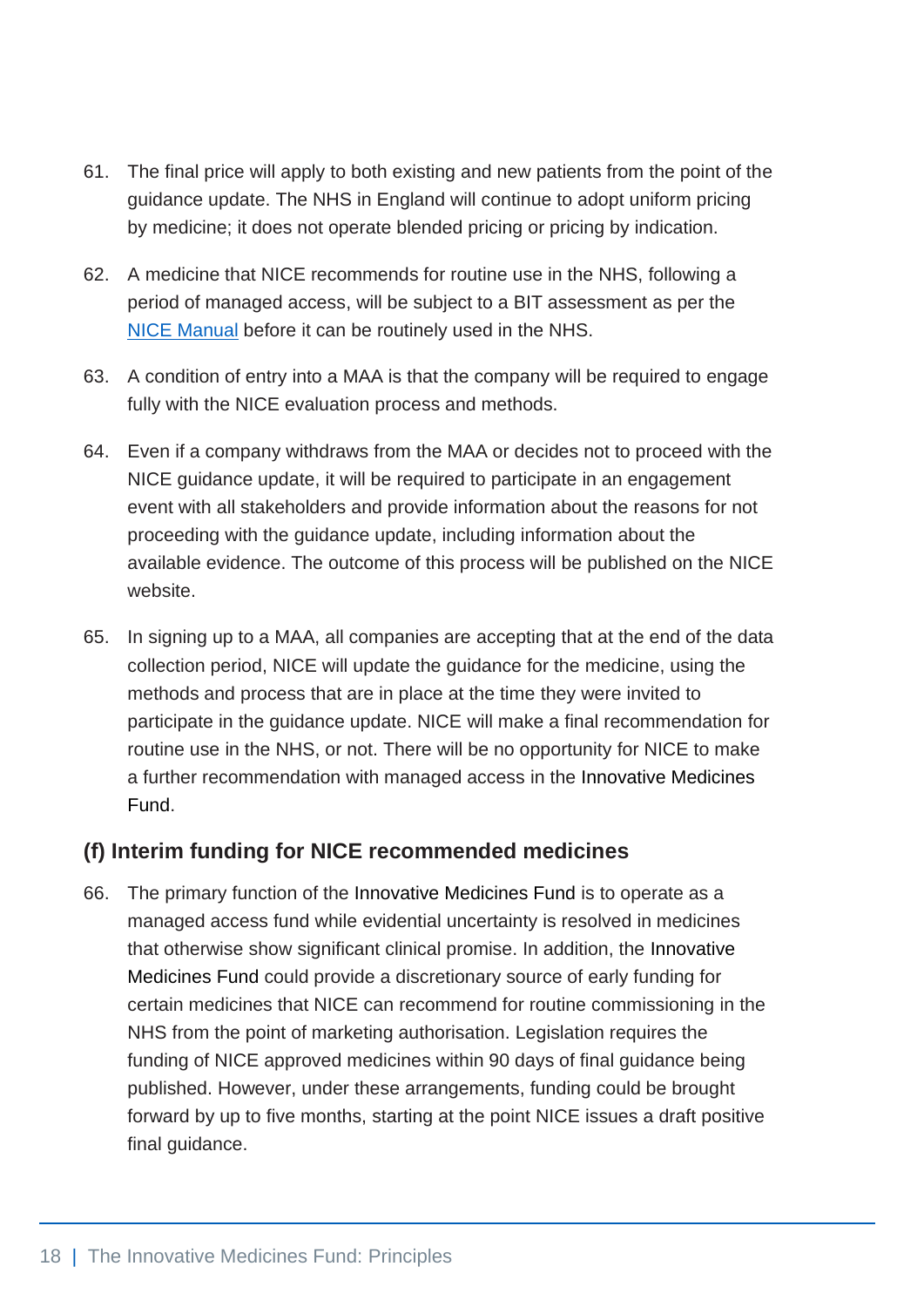- 67. To benefit from 'interim funding' companies will need to have priced their products responsibly to obtain a routine commissioning recommendation from NICE, received a marketing authorisation and provided complete, accurate and timely information to support service planning.
- 68. For some medicines the NHS will need more time to support pathway change from a clinical, financial and logistical perspective. Therefore, agreed interim funding may provide a path to full implementation of the NICE recommendation.
- 69. Given operational and other policy considerations, we envisage that the offer of 'interim funding' will only be made for medicines recommended by NICE that would be commissioned in the context of a prescribed specialised service. Please click [here](https://www.england.nhs.uk/commissioning/spec-services/) to find out more information about specialised services.
- 70. In the same way that the CDF operates, any company that wishes to take up the offer of Innovative Medicines Fund interim funding will need to agree to the Innovative Medicines Fund ECM described in the next section. If a company does not, such funding will not be made available.
- 71. 90 days after NICE issues final guidance (or within 30 days for medicines with EAMS designation) funding will switch permanently from the Innovative Medicines Fund to routine commissioning budgets, at which point companies will no longer be bound by the ECM.

#### <span id="page-19-0"></span>**(g) Financial control**

- 72. To ensure the financial sustainability of the Innovative Medicines Fund, an Expenditure Control Mechanism (ECM) will be in place to enable the Innovative Medicines Fund to operate within a fixed budget. The ECM encourages companies to develop the most competitive CAA and incentivises relevant data generation and publication in as short a time as possible. The ECM aims to ensure that the NHS can secure maximum benefit for patients from its expenditure on these medicines, while more data is obtained on their effectiveness.
- 73. The ECM will ensure that, in the event the Innovative Medicines Fund budget is overcommitted at the end of a financial year, those companies that have had medicines funded through the Innovative Medicines Fund pay a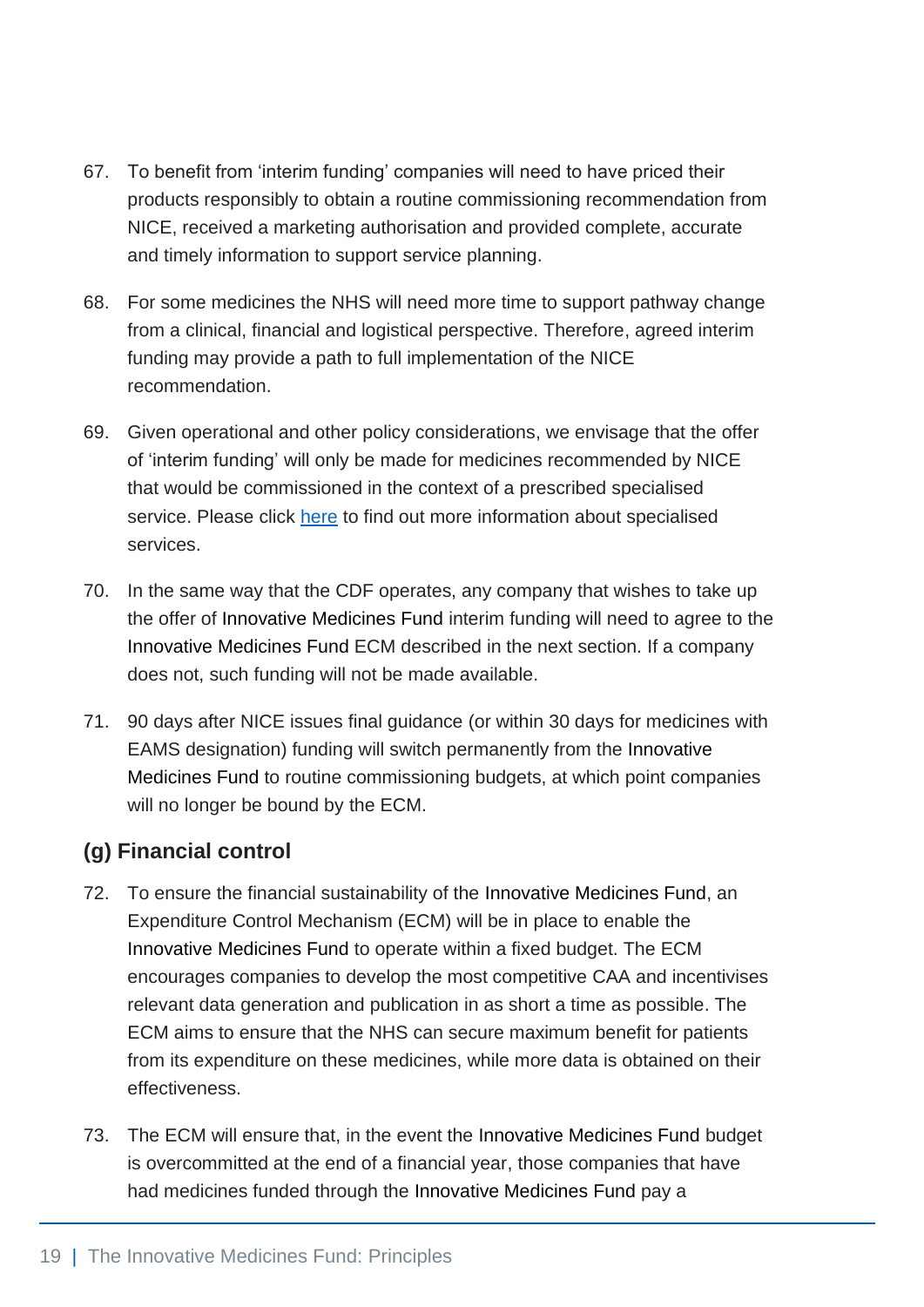proportional rebate to NHS England. The proportions will be a pro-rata calculation of the spending on each company's medicines as claimed by NHS trusts.

- 74. The Innovative Medicines Fund is a managed access fund; NHS trusts are reimbursed for the cost of the medicine only. These reimbursements may vary from the amounts paid to companies for medicines purchased because of, for example, VAT, the weight of the patient and wastage charges, as appropriate.
- 75. Up to 2% of the Innovative Medicines Fund budget may be used to support the administration of the Innovative Medicines Fund (capped at a maximum of 2% of the fixed Innovative Medicines Fund budget).
- 76. Costs associated with MAAs in place outside of the Innovative Medicines Fund before the establishment of the Innovative Medicines Fund will continue to be funded separately and the medicines they relate to will not enter the Innovative Medicines Fund. Expenditure under these historic MAAs will not be subject to any ECM.